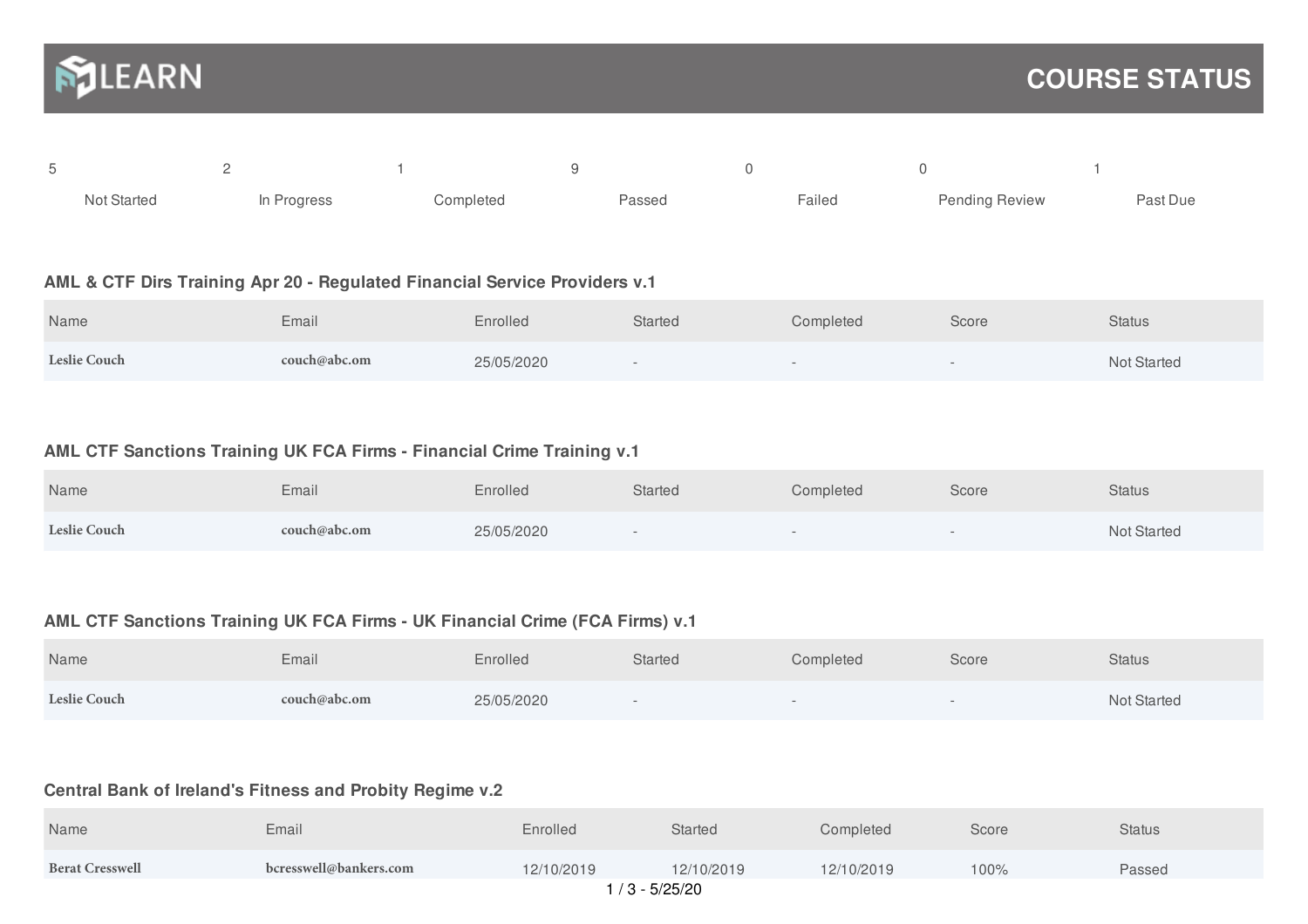| <b>Colin Fischer</b> | fischer@mifidii.com    | 30/10/2019 | 30/10/2019 | 30/10/2019 | 100% | Passed |
|----------------------|------------------------|------------|------------|------------|------|--------|
| <b>Bonita Gross</b>  | bgross@accountants.com | 26/11/2019 | 26/11/2019 | 26/11/2019 | 100% | Passed |

### **Corporate Governance Requirements for Investment Firms and Market Operators v.2**

| Name                   | Email                  | Enrolled   | Started    | Completed  | Score | <b>Status</b> |
|------------------------|------------------------|------------|------------|------------|-------|---------------|
| <b>Berat Cresswell</b> | bcresswell@bankers.com | 12/10/2019 | 12/10/2019 | 12/10/2019 | 100%  | Passed        |
| <b>Bonita Gross</b>    | bgross@accountants.com | 30/10/2019 | 30/10/2019 | 30/10/2019 | 91%   | Passed        |
| <b>Frankie Gill</b>    | gill@frankies.com      | 26/11/2019 | 26/11/2019 | 26/11/2019 | 82%   | Passed        |

## **Director Training - Corporate Governance and Director Duties under the Companies Act 2014 v.3**

| Name                   | Email                  | Enrolled   | Started    | Completed  | Score | <b>Status</b> |
|------------------------|------------------------|------------|------------|------------|-------|---------------|
| <b>Berat Cresswell</b> | bcresswell@bankers.com | 12/10/2019 | 12/10/2019 | 12/10/2019 | 88%   | Passed        |
| <b>Frankie Gill</b>    | gil@frankies           | 30/10/2019 | 30/10/2019 | 30/10/2019 | 100%  | Passed        |
| Oran Keller            | keller@gmail.com       | 14/11/2019 | 26/11/2019 | 26/11/2019 | 88%   | Passed        |

#### **Failure to Prevent Facilitation of Tax Evasion Training v.2**

| Name        | Email            | Enrolled   | <b>Started</b> | Completed | Score | <b>Status</b> |
|-------------|------------------|------------|----------------|-----------|-------|---------------|
| Oran Keller | keller@gmail.com | 30/04/2020 |                |           |       | Not Started   |